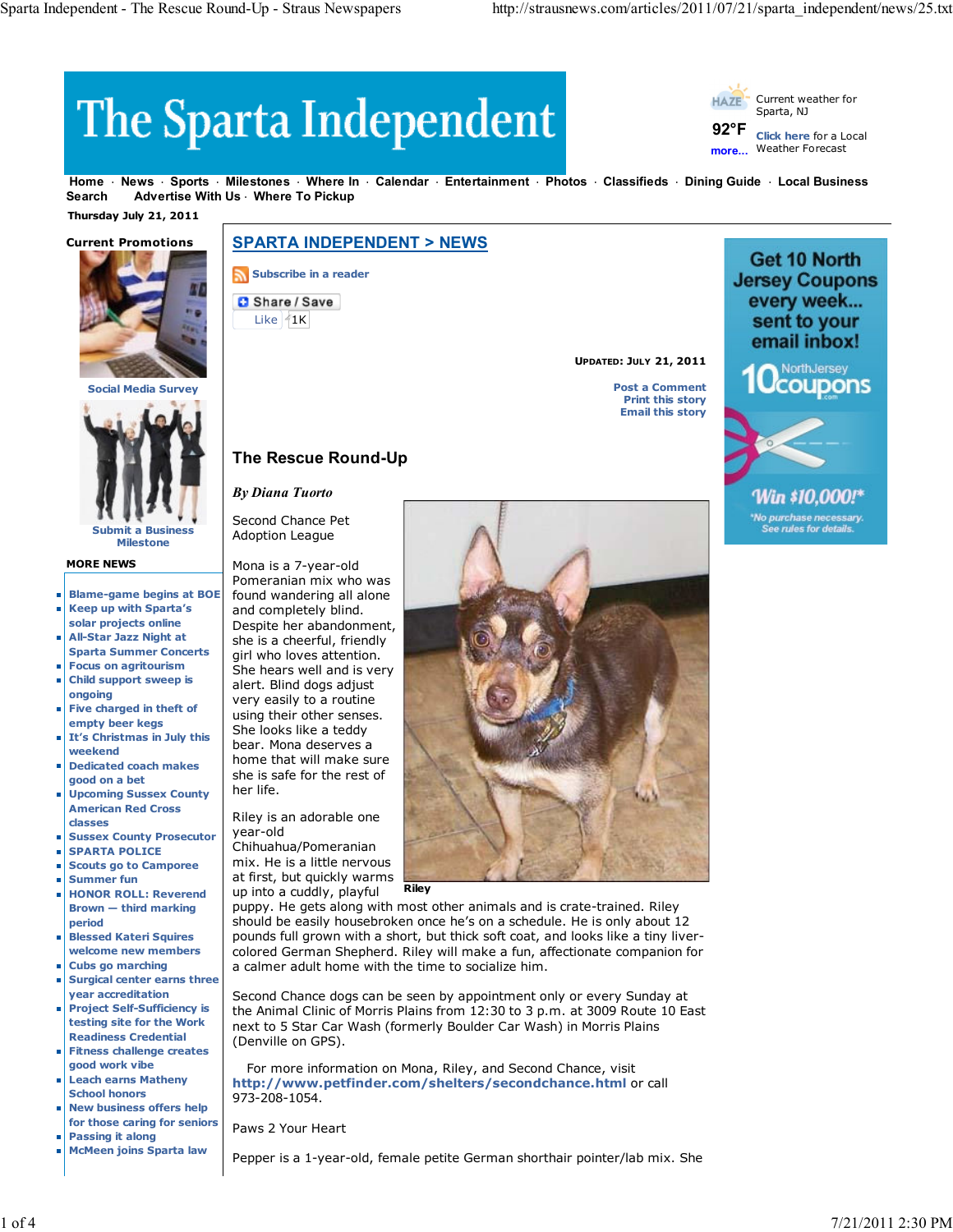#### **firm**

- **Realtor active in animal**
- **rescue group**
- **The Rescue Round-Up Understand target-date** ш
- **retirement funds Chabad will hold garage sale**

# **Newspapers**

The Chronicle

The Photo News

The Warwick Advertiser

The Advertiser News (North)

The Advertiser News (South)

The Sparta Independent The Township Journal

The West Milford Messenger The Pike County Courier

Have a house steeped in more than just personal history? Click here and tell us about your historical house!

**Special Sections**

**Golf Country 2011 Horse Country North 2010 Horse Country South 2010 Directory of Community Services**

## **Services**

Subscribe RSS Subscribe E-Mail Subscribe Contact Us Submit a Classified Submit a Letter Submit a Press Release or Announcement Submit a Business Milestone

### **Search the archives**

**Find an archived article. Advanced search form** is super sweet, house trained, crate trained, great with other dogs, and loves children. Pepper's owners abandoned her in South Carolina when they moved. Her family left her in a crate on their front porch and no one knew she was there until the landlord found her. Pepper is now safe in a loving foster home in N.Y.

Morgan is a 1-year-old female lab/pitbull mix with beautiful grey/black markings. She still has a lot of her puppy energy. She's a great girl, crate trained, house trained, and loves other dogs. Since Morgan can be rough during play, it's suggested that she not have any little kids in her new family. Her owner surrendered her because he no longer had time for her.

For more information on Pepper, Morgan, or Paws 2 Your Heart, visit **www.paws2yourheartrescue.org** or call 973-271-6897.

Eleventh Hour Rescue

Randy is a 9-year-old male beagle who is relaxed, confident, and happy. He will go to the door and let you know when he has to go out. He loves hanging out and should be easy to work with as he is very food motivated...especially for turkey pepperoni. Randy is quiet and low-energy.

Elly Mae is a 3-year-old female with adorable ears; they stick straight up like two satellite dishes. She is smart, attentive, and affectionate. This pretty girl is everyone's favorite at adoption events, but she's yet to find her family.

To learn more about Randy, Elly Mae, or Eleventh Hour Rescue visit **www.ehrdogs.org** or call 973-664-0865.

Rescues in need of volunteers, donations or loving homes:

Animal Rescue Service (Fredon) - for dogs and cats **www.petfinder.com/shelters/NJ614.html** or 973-300-5959

BARKS (Byram) - for cats and dogs- **www.barksinc.com** or 973-300-3185

CLAWS Cat Rescue & Adoption Shelter of Sussex, Inc. (Augusta) - for cats **clawscatshelter.com** or 973-875-8540

Eleventh Hour Rescue (Rockaway)- for dogs - **www.ehrdogs.org** or 973-664-0865

Father John's Animal House (Lafayette) - for cats and dogs **www.sussex.petfinder.org** or 973-300-5909

Hippity Hop Rabbit Rescue (Somerville) - for rabbits **www.hippityhoprabbitrescue.com** or 973-393-2922

Horse Rescue United, Inc. (Allentown)- for horses of all breeds**www.horserescueunited.org** or 609-481-8561

K.I.S.S. (Kitties In-need-of Someone Special, Inc.) (Hopatcong) - for cats **www.kiss.petfinder.com** or 973-670-2481

Mylestone Equine Rescue (Phillipsburg) - for horses of all breeds **www.mylestone.org** or 908-995-9300

Noah's Ark Animal Welfare Association (Ledgewood)- for cats and dogs **www.noahsarknj.org** or 973-347-0378

One Step Closer Animal Rescue (O.S.C.A.R.) (Sparta) - for cats and dogs **www.petfinder.com/shelters/NJ133.html** or 973-652-3969

Operation Sanctuary (Landing) - for cats - **www.operationsanctuary.org**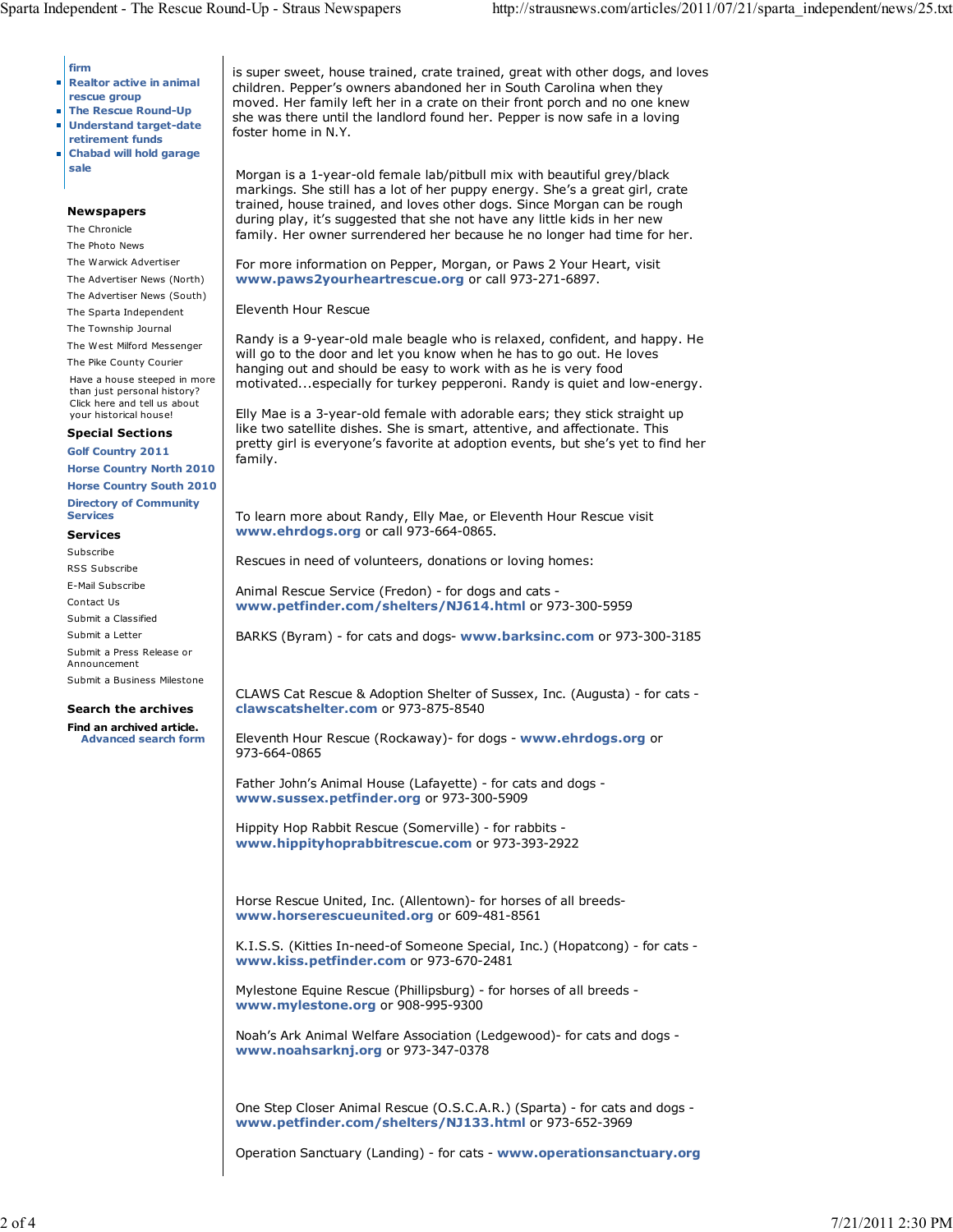| or 610-628-9160                                                                                              |                                                                                                                                                                                                                                                                                  |
|--------------------------------------------------------------------------------------------------------------|----------------------------------------------------------------------------------------------------------------------------------------------------------------------------------------------------------------------------------------------------------------------------------|
| Paws 2 Your Heart (Lafayette)- for cats and dogs -<br>www.paws2yourheartrescue.org or 973-271-6897           |                                                                                                                                                                                                                                                                                  |
| Pet Adoption League (Hackettstown) - for dogs and cats-                                                      |                                                                                                                                                                                                                                                                                  |
| www.palpets.org or 973-584-0095                                                                              |                                                                                                                                                                                                                                                                                  |
| 732-521-1370                                                                                                 | ReRun, Inc. (Helmetta) - for Thoroughbred horses - www.rerun.org or                                                                                                                                                                                                              |
| or 973-238-0814                                                                                              | Safe Haven Rabbit Rescue (Clinton) - for rabbits- www.safehavenrr.org                                                                                                                                                                                                            |
| Safe Hounds Beagle Rescue, Inc. (Sparta) - for beagle dogs -<br>www.safehounds.com or 973-729-8431           |                                                                                                                                                                                                                                                                                  |
| Second Chance Pet Adoption League (Oak Ridge) - for dogs -<br>www.secondchance.petfinder.com or 973-208-1054 |                                                                                                                                                                                                                                                                                  |
| www.sthuberts.org or 973-377-2295                                                                            | St. Hubert's Animal Welfare Center (Madison) - for cats and dogs -                                                                                                                                                                                                               |
| Under My Wing Avian Refuge (Wantage) - for exotic birds -<br>www.exoticbirdsrefuge.org or 973-702-7770       |                                                                                                                                                                                                                                                                                  |
| upcoming Rescue Round-Up, contact Diana Tuorto at<br>lunar_aradia@yahoo.com.                                 | If you have or know of a local animal rescue that should be featured in an                                                                                                                                                                                                       |
| <b>Print this story</b><br><b>Email this story</b>                                                           |                                                                                                                                                                                                                                                                                  |
|                                                                                                              | Post a comment about this story. Be sure to include your name and email to submit a<br>comment. Please note that email addresses are for internal use only and will not be displayed<br>or shared. You can find a copy of our privacy policy in the terms of service link below. |
|                                                                                                              |                                                                                                                                                                                                                                                                                  |
| Comments:                                                                                                    |                                                                                                                                                                                                                                                                                  |
| Name:<br>Email:<br>(optional)                                                                                |                                                                                                                                                                                                                                                                                  |
| Current Word Count: 0<br>Image Verification: (Case sensitive)                                                | Post Comment                                                                                                                                                                                                                                                                     |